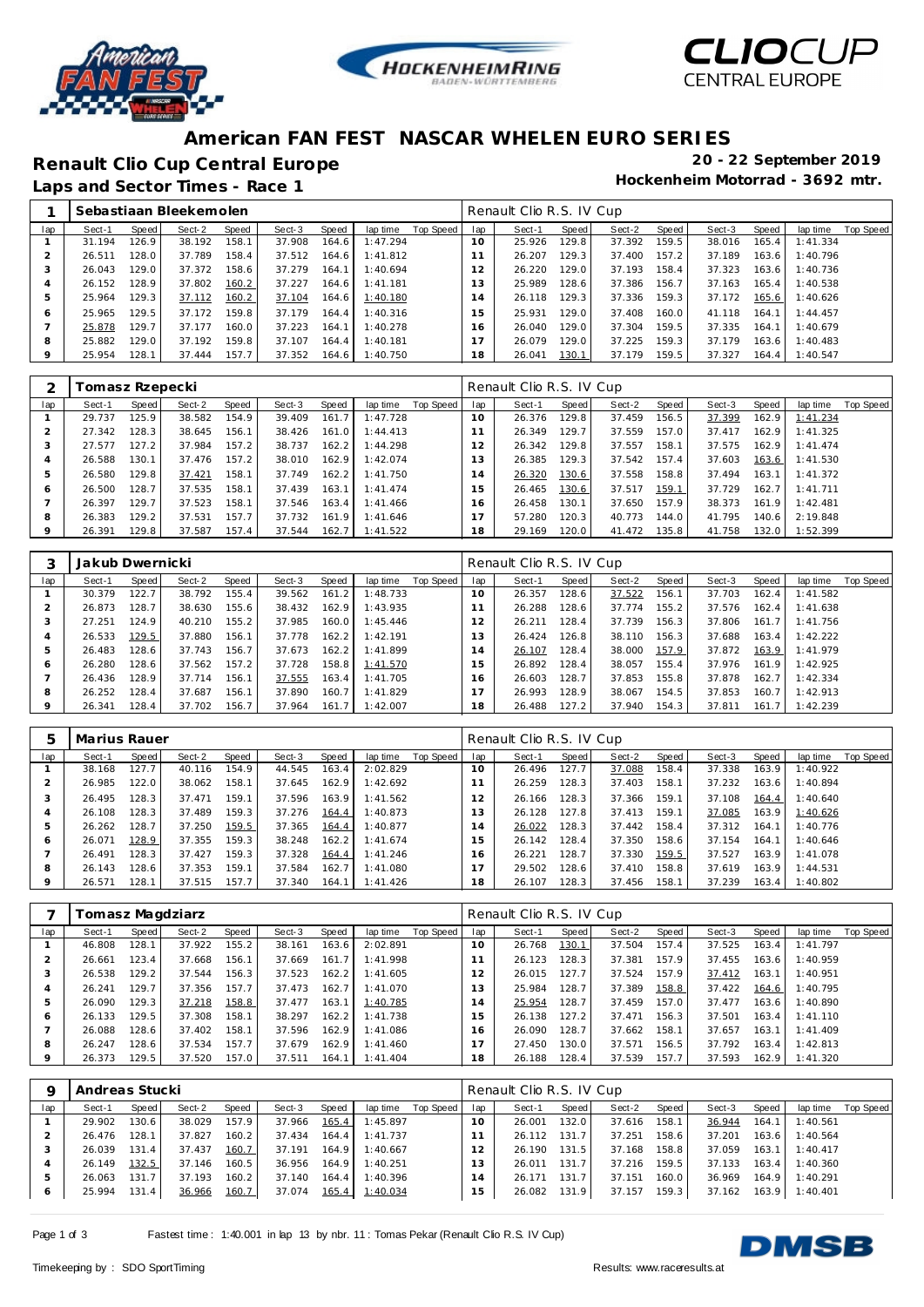





### **American FAN FEST NASCAR WHELEN EURO SERIES**

# **Renault Clio Cup Central Europe 20 - 22 September 2019**

#### Laps and Sector Times - Race 1

| 26.109  131.5  37.045  160.0  37.092  165.1  1:40.246 |  |  |  |  | $16$ 26.292 131.7 37.226 159.5 37.240 163.4 1:40.758 |  |                                                    |
|-------------------------------------------------------|--|--|--|--|------------------------------------------------------|--|----------------------------------------------------|
| 25.983  131.4  37.220  160.7  37.023  165.1  1:40.226 |  |  |  |  |                                                      |  |                                                    |
| 25.928 131.9 37.873 158.4 37.252 165.1 1:41.053       |  |  |  |  |                                                      |  | 18 26.334 132.2 37.240 159.3 37.544 160.0 1:41.118 |

|         | <sup>-</sup> omas Pekar |       |        |       |        |       |          |           |                | Renault Clio R.S. IV Cup |       |        |       |        |       |          |           |
|---------|-------------------------|-------|--------|-------|--------|-------|----------|-----------|----------------|--------------------------|-------|--------|-------|--------|-------|----------|-----------|
| lap     | Sect-1                  | Speed | Sect-2 | Speed | Sect-3 | Speed | lap time | Top Speed | lap            | Sect-1                   | Speed | Sect-2 | Speed | Sect-3 | Speed | lap time | Top Speed |
|         |                         | 128.1 | 38.066 | 157.4 | 37.757 | 163.1 | 1:48.003 |           | $10^{-}$       | 25.939                   | 130.3 | 38.110 | 155.8 | 37.715 | 164.6 | 1:41.764 |           |
|         | 26.284                  | 130.6 | 37.541 | 158.8 | 37.140 | 163.6 | 1:40.965 |           |                | 26.504                   | 129.5 | 38.567 | 154.5 | 37.500 | 164.1 | 1:42.571 |           |
| 3       | 26.104                  | 129.8 | 37.383 | 159.1 | 37.383 | 159.8 | 1:40.870 |           | $\overline{2}$ | 26.087                   | 131.2 | 37.104 | 160.5 | 37.033 | 164.1 | 1:40.224 |           |
|         | 26.221                  | 130.1 | 37.277 | 159.8 | 37.225 | 162.7 | 1:40.723 |           | 3              | 25.746                   | 130.6 | 37.230 | 159.8 | 37.025 | 165.6 | 1:40.001 |           |
| 5       | 26.035                  | 130.8 | 37.266 | 159.8 | 37.115 | 162.7 | 1:40.416 |           | $\overline{4}$ | 26.051                   | 129.8 | 37.404 | 160.0 | 37.237 | 165.6 | 1:40.692 |           |
| 6       | 26.098                  | 130.1 | 37.355 | 159.8 | 37.040 | 163.6 | 1:40.493 |           | $5 -$          | 25.821                   | 131.1 | 37.361 | 160.7 | 41.446 | 164.6 | 1:44.628 |           |
|         | 26.032                  | 130.9 | 37.256 | 160.0 | 37.011 | 163.4 | 1:40.299 |           | 6              | 26.198                   | 130.4 | 37.251 | 159.8 | 37.279 | 164.1 | 1:40.728 |           |
| 8       | 26.035                  | 130.1 | 37.209 | 159.8 | 37.135 | 162.7 | 1:40.379 |           |                | 25.920                   | 130.3 | 37.156 | 161.0 | 37.268 | 164.6 | 1:40.344 |           |
| $\circ$ | 26.094                  | 130.6 | 37.975 | 158.1 | 37.140 | 164.1 | 1:41.209 |           | 18             | 26.149                   | 130.4 | 37.260 | 160.2 | 37.082 | 164.1 | 1:40.491 |           |

|              | Szymon Ladniak |       |        |       |        |       |           |           |                 | Renault Clio R.S. IV Cup |       |        |       |        |       |          |           |
|--------------|----------------|-------|--------|-------|--------|-------|-----------|-----------|-----------------|--------------------------|-------|--------|-------|--------|-------|----------|-----------|
| lap          | Sect-1         | Speed | Sect-2 | Speed | Sect-3 | Speed | lap time  | Top Speed | lap             | Sect-1                   | Speed | Sect-2 | Speed | Sect-3 | Speed | lap time | Top Speed |
|              | 29.525         | 128.3 | 38.726 | 156.5 | 41.098 | 162.4 | 1:49.349  |           | 10 <sup>°</sup> | 26.384                   | 129.3 | 37.838 | 157.2 | 37.816 | 161.7 | 1:42.038 |           |
|              | 26.569         | 127.7 | 37.797 | 158.4 | 37.758 | 162.2 | 1:42.124  |           |                 | 26.284                   | 129.7 | 37.695 | 157.4 | 37.541 | 162.9 | 1:41.520 |           |
| 3            | 26.391         | 129.7 | 37.770 | 157.4 | 37.867 | 162.7 | 1:42.028  |           | 12              | 26.449                   | 128.3 | 37.816 | 157.9 | 37.954 | 159.8 | 1:42.219 |           |
|              | 26.364         | 130.3 | 37.972 | 157.4 | 38.091 | 161.4 | 1:42.427  |           | 3               | 26.450                   | 129.0 | 37.808 | 158.6 | 37.656 | 162.4 | 1:41.914 |           |
| 5            | 26.501         | 130.1 | 37.623 | 157.9 | 37.833 | 161.7 | 1:41.957  |           | $\overline{4}$  | 26.353                   | 129.8 | 37.642 | 158.1 | 37.505 | 162.9 | 1:41.500 |           |
| <sub>6</sub> | 26.280         | 129.3 | 37.555 | 158.1 | 37.845 | 161.7 | 1:41.680  |           | 15              | 26.435                   | 130.4 | 37.605 | 157.9 | 37.507 | 163.6 | 1:41.547 |           |
|              | 26.278         | 129.7 | 37.592 | 157.4 | 37.454 | 162.4 | 1:41.324  |           | 16              | 26.477                   | 122.3 | 37.933 | 159.5 | 37.517 | 163.6 | 1:41.927 |           |
| 8            | 26.246         | 129.2 | 37.566 | 158.4 | 37.602 | 161.0 | 1: 41.414 |           | $\overline{7}$  | 26.611                   | 128.0 | 38.545 | 154.9 | 38.012 | 161.7 | 1:43.168 |           |
|              | 26.270         | 128.9 | 37.623 | 157.7 | 37.949 | 160.2 | 1:41.842  |           | 18              | 26.538                   | 130.0 | 37.767 | 157.2 | 37.887 | 161.4 | 1:42.192 |           |

| 22      | Pawel Wysmyk |       |        |       |        |       |          |           |                | Renault Clio R.S. IV Cup |       |        |       |        |       |          |                  |
|---------|--------------|-------|--------|-------|--------|-------|----------|-----------|----------------|--------------------------|-------|--------|-------|--------|-------|----------|------------------|
| lap     | Sect-1       | Speed | Sect-2 | Speed | Sect-3 | Speed | lap time | Top Speed | lap            | Sect-1                   | Speed | Sect-2 | Speed | Sect-3 | Speed | lap time | <b>Top Speed</b> |
|         | 30.427       | 129.0 | 38.540 | 157.4 | 38.225 | 163.6 | 1:47.192 |           | $10^{-}$       | 26.328                   | 127.8 | 37.613 | 157.0 | 37.581 | 162.2 | 1:41.522 |                  |
|         | 26.553       | 128.3 | 37.786 | 157.9 | 37.604 | 162.9 | 1:41.943 |           |                | 26.490                   | 128.0 | 37.749 | 156.7 | 37.439 | 161.7 | 1:41.678 |                  |
| 3       | 26.447       | 128.6 | 37.903 | 157.7 | 37.550 | 163.4 | 1:41.900 |           | 2              | 26.512                   | 126.8 | 37.696 | 157.9 | 37.555 | 161.9 | 1:41.763 |                  |
| 4       | 26.459       | 127.4 | 37.629 | 158.4 | 37.507 | 162.9 | 1:41.595 |           | 3              | 26.478                   | 127.8 | 37.752 | 157.4 | 37.488 | 162.7 | 1:41.718 |                  |
| 5       | 26.901       | 128.0 | 38.504 | 157.4 | 37.655 | 162.9 | 1:43.060 |           | $\overline{a}$ | 26.636                   | 128.6 | 37.704 | 157.4 | 37.890 | 161.4 | 1:42.230 |                  |
| 6       | 26.894       | 127.5 | 37.750 | 157.9 | 37.325 | 164.6 | 1:41.969 |           | 15             | 26.717                   | 127.2 | 37.798 | 157.9 | 38.133 | 162.2 | 1:42.648 |                  |
|         | 26.573       | 129.0 | 37.682 | 158.1 | 37.502 | 163.9 | 1:41.757 |           | 16             | 26.751                   | 127.8 | 37.845 | 157.2 | 37.979 | 161.4 | 1:42.575 |                  |
| 8       | 26.445       | 127.5 | 37.580 | 157.9 | 37.624 | 161.9 | 1:41.649 |           | $\overline{ }$ | 26.928                   | 127.4 | 38.749 | 156.1 | 38.957 | 162.7 | 1:44.634 |                  |
| $\circ$ | 26.543       | 128.4 | 37.833 | 157.0 | 37.478 | 162.7 | 1:41.854 |           | 18             | 26.677                   | 128.1 | 38.022 | 156.7 | 37.838 | 160.2 | 1:42.537 |                  |

| 23          | Sandro Soubek |       |        |       |        |       |          |           |     | Renault Clio R.S. IV Cup |       |        |       |        |       |          |           |
|-------------|---------------|-------|--------|-------|--------|-------|----------|-----------|-----|--------------------------|-------|--------|-------|--------|-------|----------|-----------|
| lap         | Sect-1        | Speed | Sect-2 | Speed | Sect-3 | Speed | lap time | Top Speed | lap | Sect-1                   | Speed | Sect-2 | Speed | Sect-3 | Speed | lap time | Top Speed |
|             | 31.074        | 126.9 | 38.257 | 157.7 | 37.548 | 164.9 | 1:46.879 |           | 10  | 26.137                   | 130.1 | 37.298 | 159.8 | 37.325 | 165.6 | 1:40.760 |           |
|             | 26.253        | 128.9 | 38.402 | 157.7 | 37.344 | 165.4 | 1:41.999 |           |     | 26.346                   | 129.7 | 38.125 | 157.4 | 37.991 | 164.9 | 1:42.462 |           |
| 3           | 26.105        | 130.3 | 37.480 | 159.5 | 37.192 | 164.4 | 1:40.777 |           |     | 26.017                   | 130.0 | 37.251 | 157.2 | 37.193 | 163.1 | 1:40.461 |           |
|             | 26.135        | 129.8 | 37.498 | 160.5 | 37.019 | 165.6 | 1:40.652 |           | 3   | 26.030                   | 130.0 | 37.260 | 159.5 | 36.955 | 164.9 | 1:40.245 |           |
| 5           | 26.177        | 128.0 | 37.371 | 160.0 | 37.063 | 165.1 | 1:40.611 |           | 14  | 26.065                   | 129.3 | 37.314 | 159.5 | 37.068 | 165.9 | 1:40.447 |           |
| O           | 25.878        | 129.8 | 37.153 | 160.7 | 37.052 | 165.4 | 1:40.083 |           | 5   | 26.786                   | 130.9 | 37.109 | 160.0 | 37.393 | 164.1 | 1:41.288 |           |
|             | 25.913        | 130.6 | 37.221 | 154.3 | 37.472 | 164.4 | 1:40.606 |           | 16  | 26.377                   | 129.3 | 37.512 | 159.5 | 37.292 | 163.9 | 1:41.181 |           |
| 8           | 26.209        | 129.8 | 37.324 | 159.1 | 36.946 | 164.9 | 1:40.479 |           |     | 26.288                   | 129.2 | 37.390 | 159.1 | 37.292 | 162.4 | 1:40.970 |           |
| $\mathsf Q$ | 26.071        | 129.7 | 37.322 | 158.6 | 37.012 | 165.4 | 1:40.405 |           | 18  | 26.233                   | 130.3 | 37.566 | 159.3 | 37.290 | 162.4 | 1:41.089 |           |

| 24  | Jonas Karklys |       |        |       |        |       |          |           |     | Renault Clio R.S. IV Cup |       |        |       |        |       |          |           |
|-----|---------------|-------|--------|-------|--------|-------|----------|-----------|-----|--------------------------|-------|--------|-------|--------|-------|----------|-----------|
| lap | Sect-1        | Speed | Sect-2 | Speed | Sect-3 | Speed | lap time | Top Speed | lap | Sect-1                   | Speed | Sect-2 | Speed | Sect-3 | Speed | lap time | Top Speed |
|     | 30.949        | 126.8 | 38.848 | 157.7 | 37.679 | 163.1 | 1:47.476 |           | 10  | 26.225                   | 125.0 | 38.030 | 158.6 | 37.426 | 161.9 | 1:41.681 |           |
|     | 26.224        | 128.7 | 37.849 | 157.9 | 37.633 | 163.9 | 1:41.706 |           |     | 26.489                   | 129.0 | 37.362 | 158.8 | 37.227 | 163.4 | 1:41.078 |           |
|     | 26.324        | 129.8 | 37.561 | 158.6 | 37.311 | 163.6 | 1:41.196 |           |     | 26.114                   | 129.0 | 37.429 | 158.6 | 37.193 | 163.9 | 1:40.736 |           |
|     | 26.167        | 129.7 | 37.618 | 158.6 | 37.236 | 164.1 | 1:41.021 |           | 13  | 26.085                   | 128.6 | 37.408 | 159.8 | 37.059 | 164.4 | 1:40.552 |           |
|     | 26.229        | 128.6 | 37.392 | 159.8 | 37.188 | 163.6 | 1:40.809 |           | 14  | 26.238                   | 125.1 | 38.032 | 156.7 | 37.468 | 163.4 | 1:41.738 |           |
| 6   | 26.141        | 129.3 | 37.345 | 159.5 | 37.145 | 164.4 | 1:40.631 |           | 15  | 26.112                   | 128.3 | 37.788 | 158.8 | 37.192 | 163.4 | 1:41.092 |           |
|     | 26.170        | 129.8 | 37.437 | 159.5 | 37.173 | 164.1 | 1:40.780 |           | 16  | 26.380                   | 126.2 | 37.445 | 159.1 | 37.252 | 163.4 | 1:41.077 |           |
| 8   | 26.276        | 128.9 | 37.491 | 159.5 | 37.199 | 164.1 | 1:40.966 |           |     | 26.313                   | 127.8 | 37.484 | 159.1 | 37.060 | 163.1 | 1:40.857 |           |
| 9   | 26.159        | 129.3 | 37.450 | 159.1 | 37.346 | 163.9 | 1:40.955 |           | 18  | 26.290                   | 127.8 | 37.408 | 159.3 | 37.200 | 162.9 | 1:40.898 |           |

| . 29 | Damian Litwinowicz |              |                                                 |       |        |       |                         |  |  | Renault Clio R.S. IV Cup |       |        |       |                                                 |  |                                |  |  |
|------|--------------------|--------------|-------------------------------------------------|-------|--------|-------|-------------------------|--|--|--------------------------|-------|--------|-------|-------------------------------------------------|--|--------------------------------|--|--|
| lap  | Sect-1             | Speed        | Sect-2                                          | Speed | Sect-3 | Speed | lap time Top Speed lap  |  |  | Sect-1 Speed             |       | Sect-2 | Speed |                                                 |  | Sect-3 Speed laptime Top Speed |  |  |
|      |                    | 29.486 125.6 | 38.735 157.0                                    |       |        |       | 37.967  162.7  1:46.188 |  |  | 26.392                   | 126.8 |        |       | 37.692 156.7 37.410 159.5 1:41.494              |  |                                |  |  |
|      |                    |              | 26.281 129.3 37.960 157.2 37.604 163.9 1:41.845 |       |        |       |                         |  |  |                          |       |        |       | 26.237 128.9 37.662 157.0 37.744 161.4 1:41.643 |  |                                |  |  |